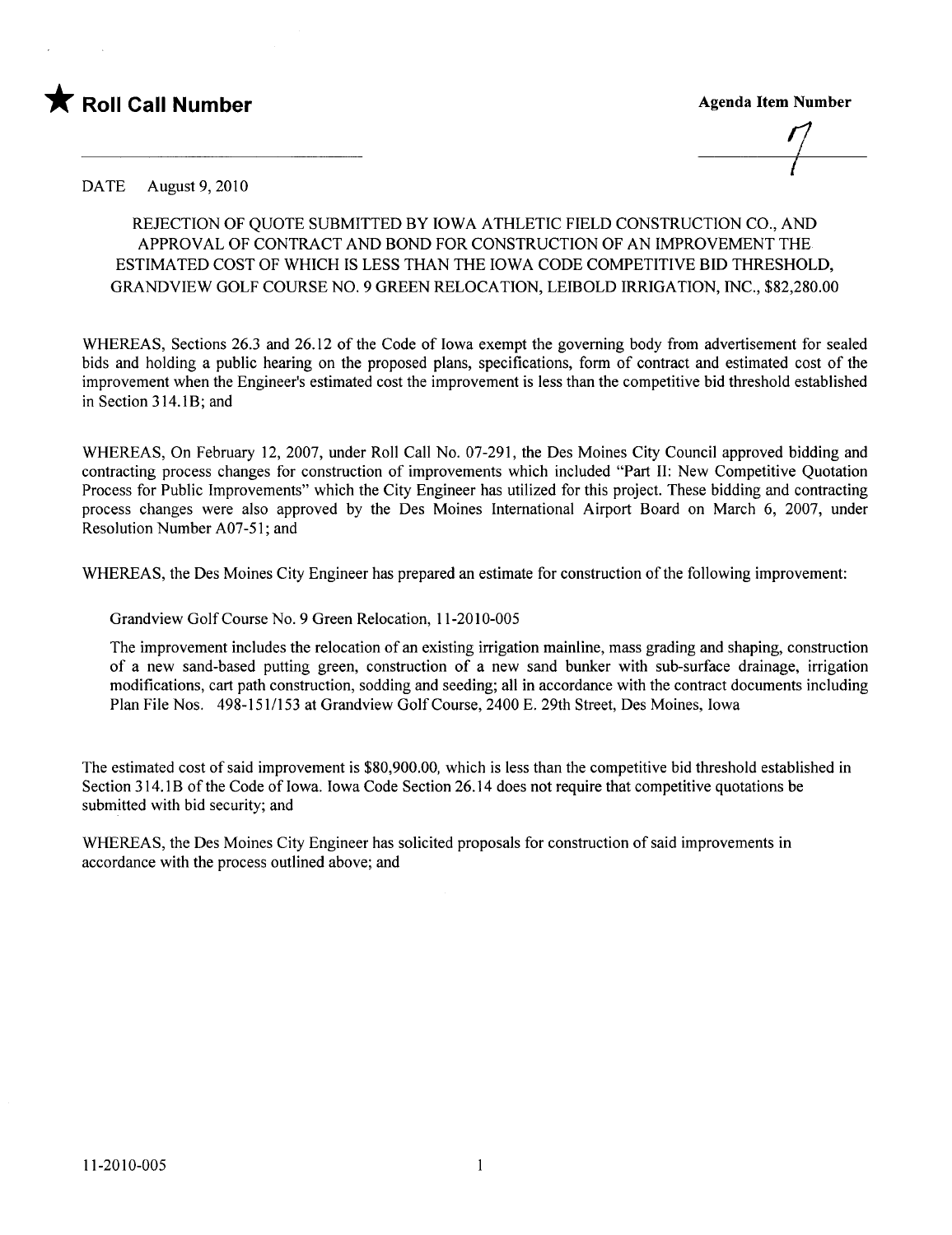

 $\frac{1}{\sqrt{2}}$ 

DATE August 9, 2010

WHEREAS, on July 26, 2010, competitive quotations for said improvement were received by the Des Moines City Engineer at 11 :00 a.m.: and

WHEREAS, During the review of the bids by Des Moines Engineering Deparment Staff it was determined that the low bidder, Iowa Athletic Field Construction Co., Kurt Miler, Owner, 601 Third Street, Webster City, Iowa, 50595, does not meet the experience requirements stated in the Special Provision for Bidding Requirements in the contract documents, which provides as follows:

Because this is a specialized type of construction, only General Construction Bidders having prior experience on golf course projects will be considered. The General Construction Bidders, or the subcontractor who will be responsible for completing the golf course works, shall be required to have previously been the prime contractor and successfully completed the construction or reconstruction of at least one green each year for the past four (4) years. Bidders may not combine the experience of subcontractors to meet the minimum experience requirement. The irrigation subcontractor shall be required to have previous experience installing golf course irrigation systems of comparable size and must have installed a minimum of 2 complete eighteen hole golf course irrigation systems in the past 3 years.

WHEREAS, based on the information provided by Iowa Athletic Field Construction Co. dated July 28,2010, Engineering Department Staff counted two green reconstruction projects and found no golf course irrigation experience as required in the experience requirements included in the bidding requirements special provision; and

WHEREAS, the Engineering and Legal Departments have determined that Iowa Athletic Field Construction Co. is not a responsive, responsible bidder since it does not meet the experience requirements stated in the Special Provision for Bidding Requirements in the contract documents, and the City Engineer recommends that the bid submitted by Iowa Athletic Field Construction Co. in the amount of \$79,300.00 be rejected and the contract be awarded to the next lowest bidder, Leibold Irrigation, Inc., Kevin Stieneke, Project Manager, 18950 County Highway 5 West, East Dubuque, IL, 61025m in the amount of \$82,280.00, which meets the experience requirements stated in the Special Provision for Bidding Requirements in the contract documents.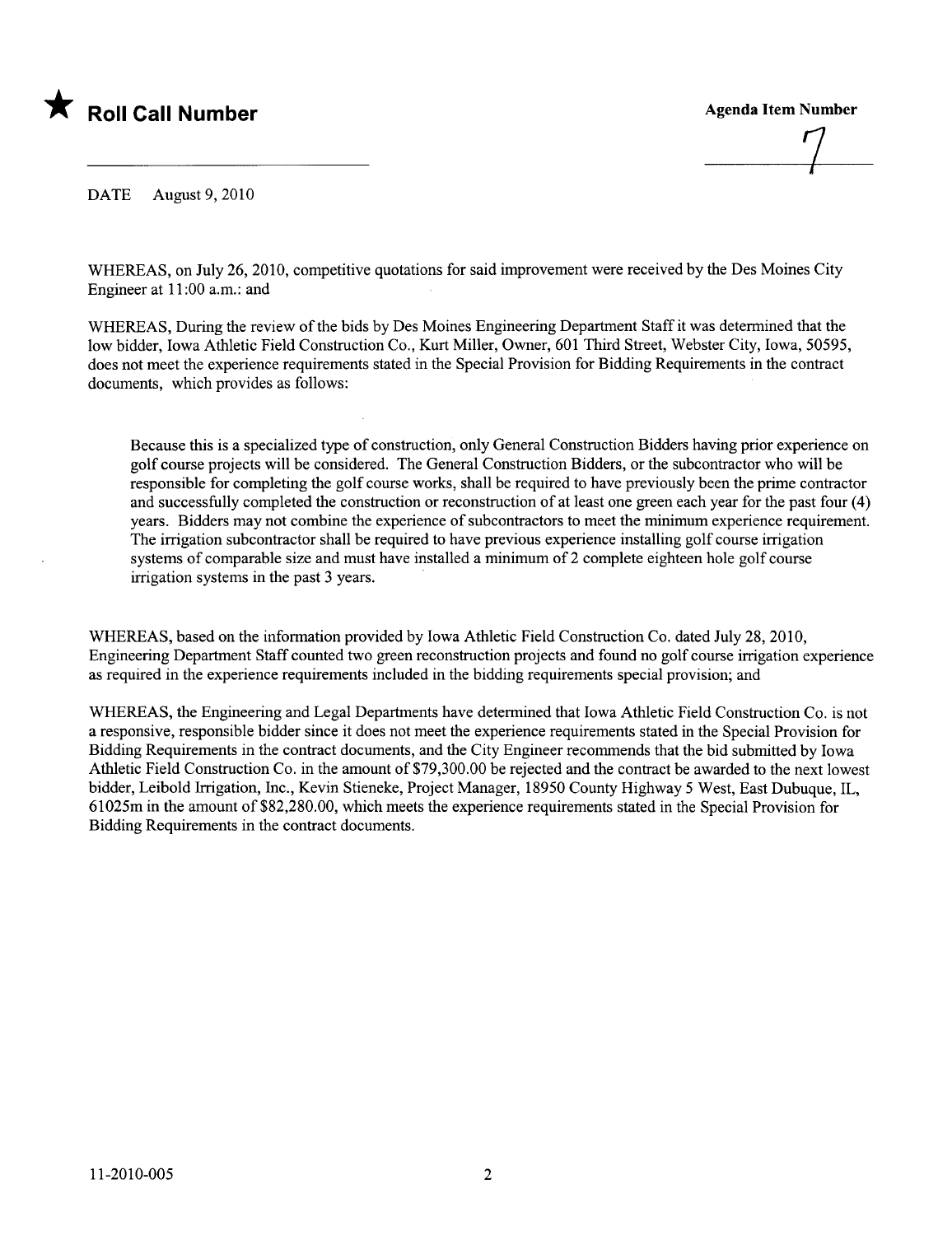

DATE August 9, 2010

NOW, THEREFORE, BE IT RESOLVED BY THE CITY COUNCIL OF THE CITY OF DES MOINES, IOWA: That the attached communication recommending construction of the following improvement and the method of financing; and also including the recommendation of the Des Moines City Engineer submitting plans, specifications, contract documents, and Engineer's estimate of cost for the construction of the following improvement:

Grandview Golf Course No.9 Green Relocation, 11-2010-005

The improvement includes the relocation of an existing irrigation mainline, mass grading and shaping, construction of a new sand-based putting green, construction of a new sand bunker with sub-surface drainage, irrigation modifications, cart path construction, sodding and seeding; all in accordance with the contract documents including Plan File Nos. 498-151/153 at Grandview Golf Course, 2400 E. 29th Street, Des Moines, Iowa

be and the same are hereby approved and accepted. The estimated construction cost for said improvement is \$80,900.00, which is less than the competitive bid threshold established in Section 314.1B of the Code of Iowa; and

BE IT FURTHER RESOLVED: That this Council hereby determines that it is necessary and advisable to construct said improvement in the manner set forth in the plans, specifications, and contract documents submitted by the Des Moines City Engineer; and that payment for the cost of said improvement shall be paid from the funding source identified below.

BE IT FURTHER RESOLVED: That said plans, specifications, contract documents, and Engineer's estimate of construction cost are hereby approved as the plans, specifications, contract documents, and Engineer's estimate of construction cost for said improvement.

BE IT FURTHER RESOLVED: That the City Council concurs in the recommendation of the Engineering Department and the Legal Department regarding the bid submitted by Iowa Athletic Field Construction Co. and the City Council hereby determines that the bid submitted by Iowa Athletic Field Construction Co. is not a responsive, responsible bidder since it does not meet the experience requirements stated in the Special Provision for Bidding Requirements in the contract documents, and the bid submitted by Iowa Athletic Field Construction Co. in the amount of \$79,300.00 be and is hereby rejected.

BE IT FURTHER RESOLVED: That the City Council concurs in the recommendation to award the contract to the next lowest responsible, responsive bidder, Leibold Irrigation, Inc., Douglas Wareham, Vice President, 18950 County Highway 5 West, East Dubuque, IL, 61025m in the amount of \$82,280.00, which meets the experience requirements stated in the Special Provision for Bidding Requirements in the contract documents.

BE IT FURTHER RESOLVED: That bids for said improvement were submitted by the following bidders: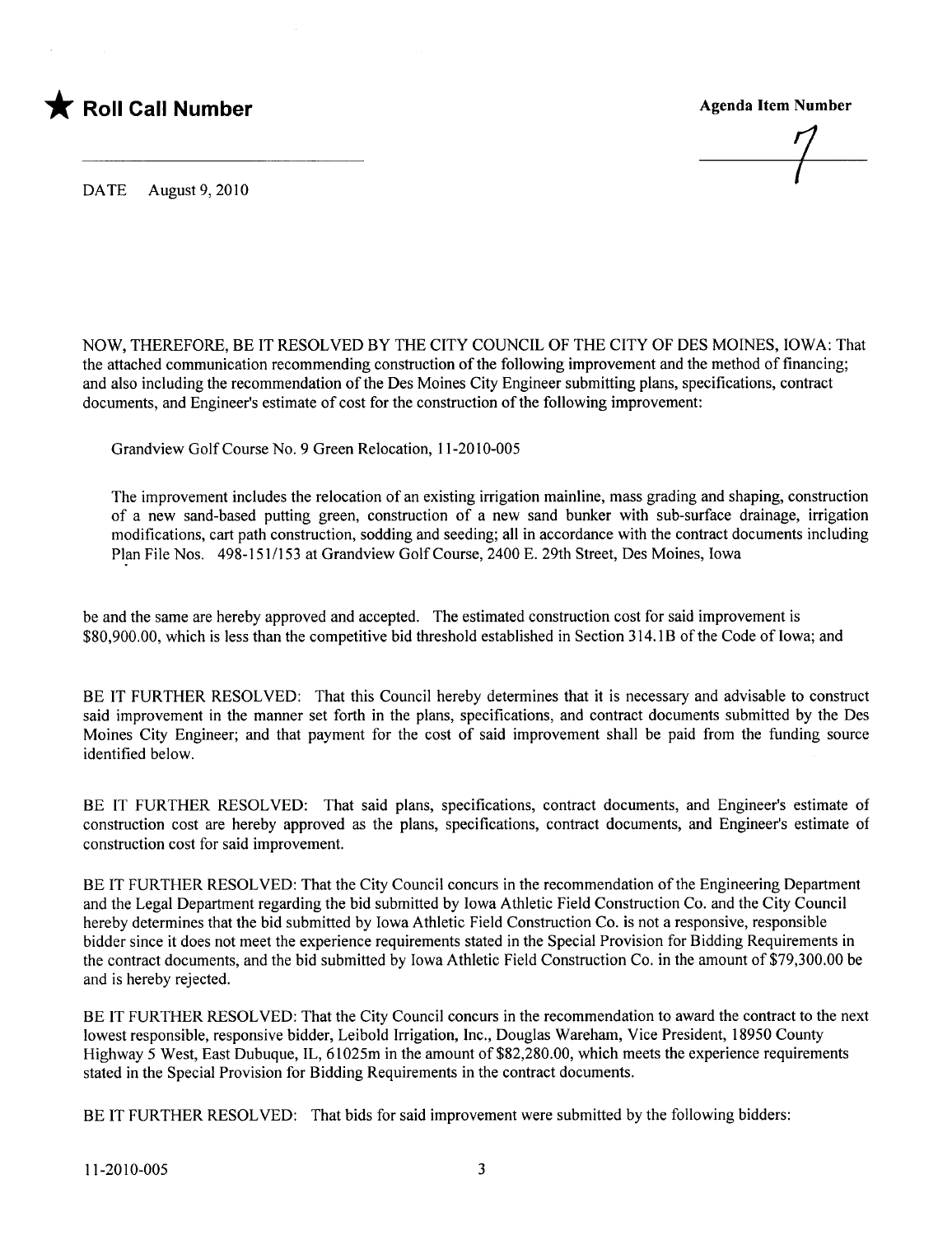



DATE August 9, 2010

Iowa Athletic Field Construction Company Webster City, IA This bidder has been determined not to be a responsive, responsible bidder

Leibold Irrigation, Inc. East Dubuque, IL Landscapes Unlimited, LLC Lincoln, NE Hartman Companies, Inc. Victoria, MN

Duininck, Inc Prinsburg, MN

which were received and opened by the Des Moines City Engineer in the City Engineer's Office, 2nd Floor, City Hall, 400 Robert D. Ray Drive, Des Moines, Iowa 50309-1891 on July 26,2010. Said bids and the attached tabulation of bids for said improvement be and are hereby received and fied.

BE IT FURTHER RESOLVED: That the Des Moines City Engineer has determined that the lowest responsive, responsible bid for the construction of said improvement was submitted by Leibold Irrigation, Inc., in the amount of \$82,280.00, and said bid be and the same is hereby accepted.

BE IT FURTHER RESOLVED: That the Des Moines City Engineer has secured execution by the lowest responsive, responsible Bidder and its surety of the contract documents in the form approved by this CounciL.

BE IT FURTHER RESOLVED: That the contract and bond, in the amount of \$82,280.00, executed by Leibold Irrigation, Inc., dated August 9, 2010, for the construction of said improvements; the same to be performed in accordance with the plans and specifications which have been approved by this Council, be and the same are hereby approved. Since the estimated cost of said improvements was less than the competitive bid threshold, the DBE/TSB Program shall not apply to this work.

BE IT FURTHER RESOLVED: That the Mayor be and is hereby authorized and directed to execute said contract on behalf of the City of Des Moines, subject to receipt of contract, bond, and certificate of insurance acceptable to the Engineering and Legal Deparments, and the City Clerk, be and is hereby authorized and directed to attest to same. No contract shall be deemed to exist between the City of Des Moines and said Bidder until said contract has been executed by the Bidder, and shall have been approved by this Council and executed by the Mayor and attested to by the City Clerk.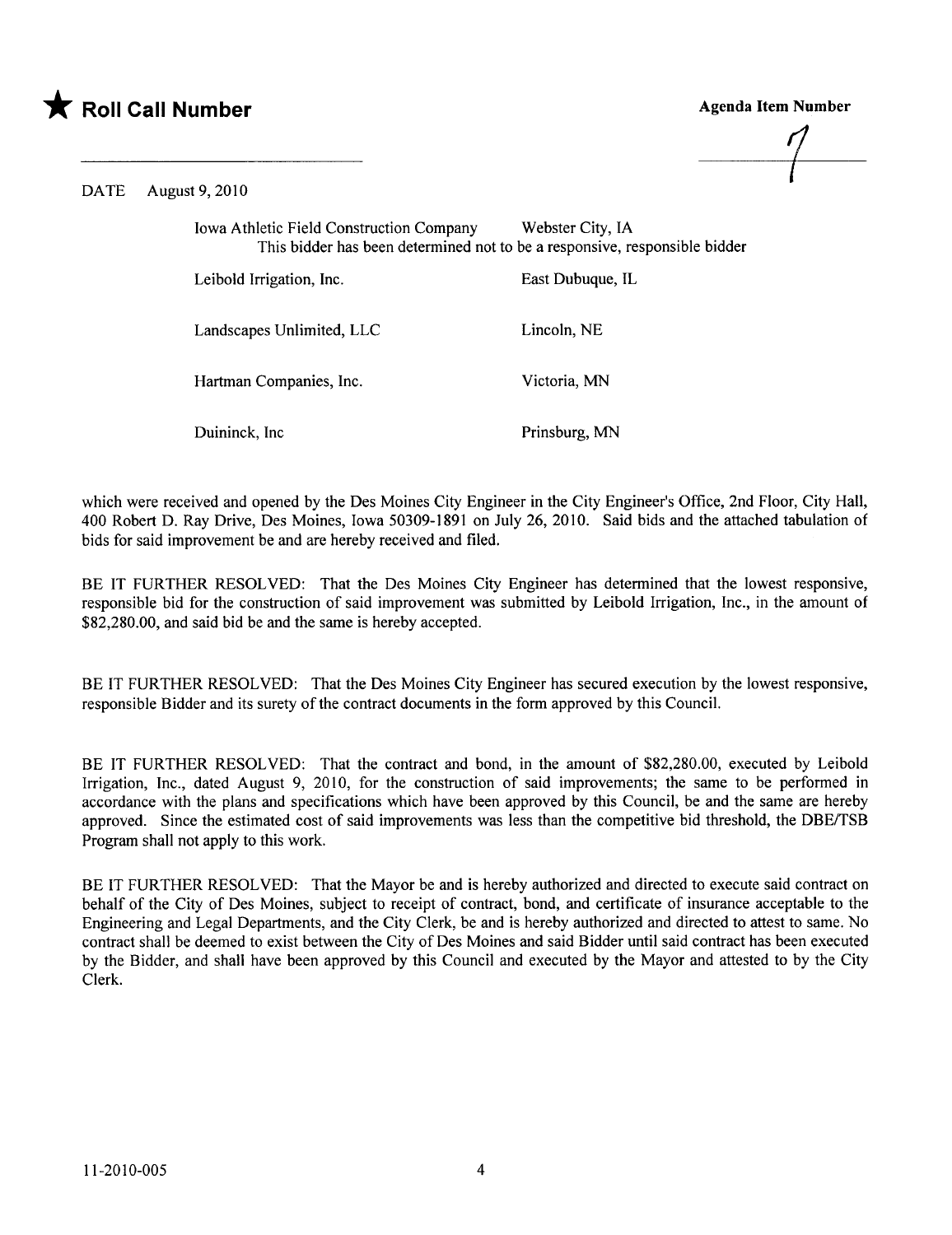

 $\overline{1}$ 

DATE August 9, 2010

BE IT FURTHER RESOLVED: That the Des Moines Finance Director is hereby authorized to encumber this contract amount against the funds as identified below, and to acquire Builder's Risk Insurance, if appropriate, for the above referenced improvement.

(City Council Communication Number  $/0.497$  attached.)

Moved by to adopt.

FORM APPROVED: TUNDS AVAILABLE

With Inlyr

Kathleen Vanderpoo Deputy City Attorney

Allen McKinley Des Moines Finance Director

Funding Source: 2010-2011 CIP, Page Park-7, First Tee, PKS171, G.O. Bonds

| <b>COUNCIL ACTION</b> | <b>YEAS</b> | <b>NAYS</b> | <b>PASS</b> | <b>ABSENT</b>   | I, Diane   |
|-----------------------|-------------|-------------|-------------|-----------------|------------|
| <b>COWNIE</b>         |             |             |             |                 | certify tl |
| <b>COLEMAN</b>        |             |             |             |                 | above da   |
| <b>GRIESS</b>         |             |             |             |                 | adopted.   |
| <b>HENSLEY</b>        |             |             |             |                 |            |
| <b>MAHAFFEY</b>       |             |             |             |                 | IN WIT     |
| <b>MEYER</b>          |             |             |             |                 | and affix  |
| <b>MOORE</b>          |             |             |             |                 |            |
| <b>TOTAL</b>          |             |             |             |                 |            |
| <b>MOTION CARRIED</b> |             |             |             | <b>APPROVED</b> |            |
|                       |             |             |             |                 |            |
|                       |             |             |             |                 |            |
|                       |             |             |             |                 |            |
|                       |             |             |             | Mayor           |            |

I, Diane Rauh, City Clerk of said City Council, hereby certify that at a meeting of the City Council, held on the above date, among other proceedings the above was

IN WITNESS WHEREOF, I have hereunto set my hand and affixed my seal the day and year first above written.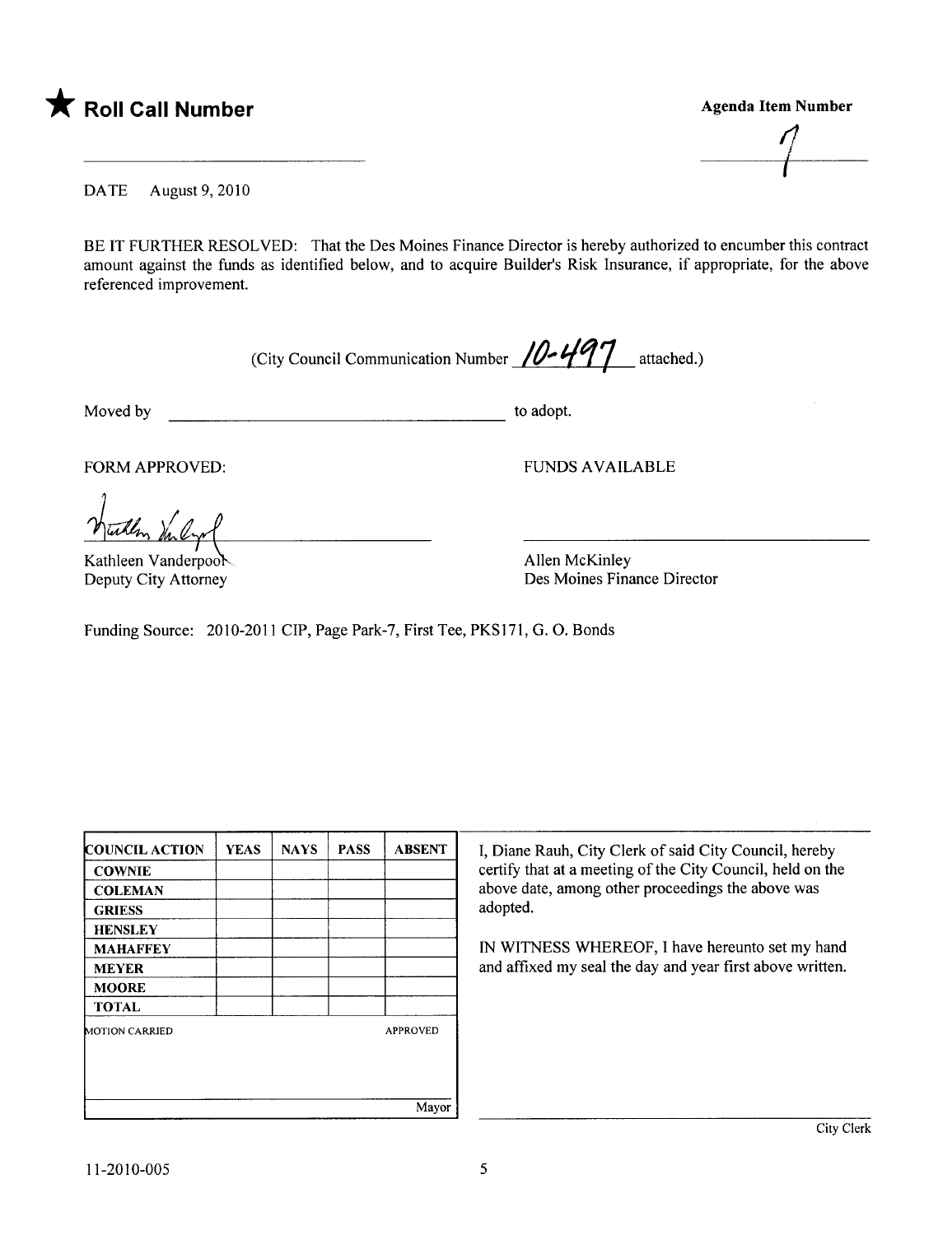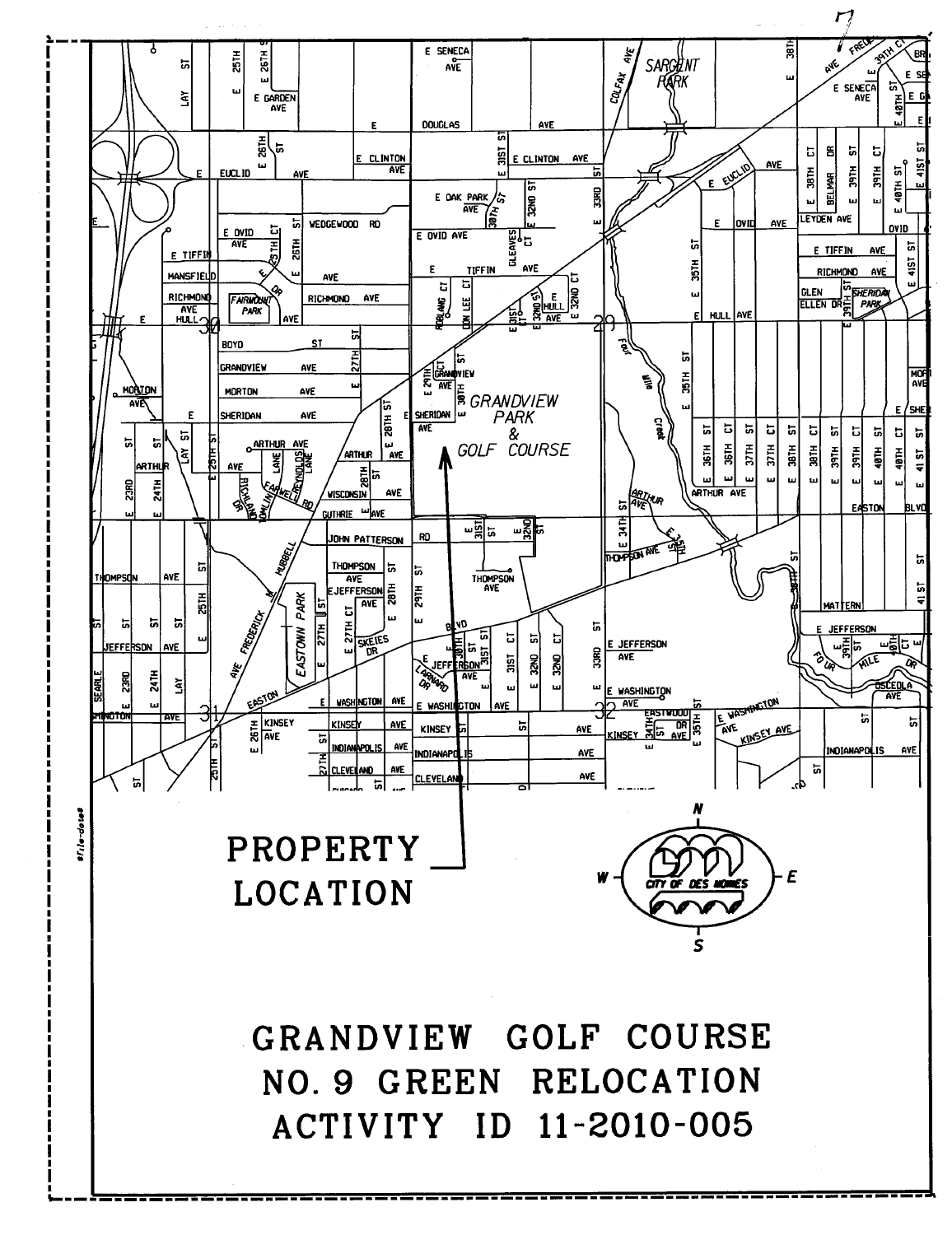| DEPARTMENT OF ENGINEERING<br>CITY OF DES MOINES, IOWA |                                                                                                            | IDOT PROJ NO.: None<br>Activity ID: 11-2010-005<br>Bid Date: 07-26-2010 |                                                             |                                             |                                          |
|-------------------------------------------------------|------------------------------------------------------------------------------------------------------------|-------------------------------------------------------------------------|-------------------------------------------------------------|---------------------------------------------|------------------------------------------|
| CHECKED BY:                                           | APPROVED BY JOAN 75 Me Ka<br>TABULATED BY: Broject Manager                                                 |                                                                         | Iowa Athletic Field<br>Construction Co.<br>Webster City, IA | Leibold Irrigation Inc.<br>East Dubuque, IL | Landscapes Unlimited, LLC<br>Lincoln, NE |
|                                                       | PROJECT: Grandview Golf Course No. 9 Green Relocation<br>CONTRACTOR'S BID TABULATION                       |                                                                         | <b>BID SECURITY</b>                                         | BID SECURITY                                | BID SECURITY                             |
|                                                       | ESTIMATE                                                                                                   |                                                                         | <b>BID PRICE</b><br>≸                                       | <b>BID PRICE</b><br>⋚                       | <b>BID PRICE</b><br>∕<<br>≷              |
| <u>ITEM</u>                                           | <b>DESCRIPTION</b>                                                                                         | <b>AMOUNT</b>                                                           | <b>AMOUNT</b>                                               | <b>AMOUNT</b>                               | <b>AMOUNT</b>                            |
| Base Bid                                              | As Described in Contract Documents, Grandview Golf Course No. 9 Green Relocation, Complete<br>as Specified | \$80,900.00                                                             | \$77,900.00                                                 | \$81,080.00                                 | \$96,949.00                              |
|                                                       | OTAL BASE BID =<br>F                                                                                       | \$80,900.00                                                             | \$77,900.00                                                 | \$81,080.00                                 | \$96,949.00                              |
|                                                       | <b>ALTERNATES</b>                                                                                          |                                                                         |                                                             |                                             |                                          |
| Alternate No. 1                                       | Sodded fairway in lieu of seed and Futera blanket in fairway                                               | \$2,100.00<br>Add                                                       | \$1,400.00<br>Add                                           | \$1,200.00                                  | \$650.00                                 |
| Alternate No. 2                                       | Install bituminous paving over base-bid granular cart path base                                            | \$8,000.00<br>Rd                                                        | \$15,510.00<br>Add                                          | \$10,600.00                                 | \$15,350.00                              |
| Alternate No. 3                                       | Install concrete cart path paving in lieu of base bid granular cart path base.                             | \$11,000.00<br>Add                                                      | \$15,510.00<br>Add                                          | \$10,600.00                                 | \$12,000.00                              |
| Alternate No. 4                                       | Install 235 lineal feet of 4 inch concrete curbing.                                                        | \$2,526.00<br>Add                                                       | \$2,843.50<br>Add                                           | \$4,850.00                                  | \$6,500.00                               |
| Alternate No. 5                                       | Extend 6" perforated tile to existing pond 390 If.                                                         | \$4,000.00<br>Add                                                       | \$3,510.00<br>Add                                           | \$3,510.00                                  | \$5,000.00                               |
|                                                       | TOTAL BASE BID PLUS ANY ADD-ALTERNATES                                                                     | \$108,526.00                                                            | \$116,673.50                                                | \$111,840.00                                | \$136,449.00                             |
|                                                       | <b>UNIT PRICE</b>                                                                                          |                                                                         |                                                             |                                             |                                          |
|                                                       | Install silt fence erosion control per lineal foot.                                                        | \$240                                                                   | \$2.50                                                      | \$2.40                                      | \$3.50                                   |
| $\sim$                                                | Install Futera Erosion Control blanket per square foot                                                     | \$0.23                                                                  | \$0.16                                                      | \$0.22                                      | \$0.25                                   |
| ო                                                     | Install Curlex Erosion Control blanket per square foot                                                     | \$0.25                                                                  | \$0.14                                                      | \$0.25                                      | \$0.27                                   |
| $\overline{v}$                                        | Install straw bale check erosion control per lineal foot.                                                  | 52.50                                                                   | \$6.50                                                      | \$2.40                                      | \$8.50]                                  |
| S                                                     | Install Bluegrass sod per square yard.                                                                     | \$2.70                                                                  | \$2.70                                                      | \$2.20                                      | \$3.30                                   |
| $\mathbf \omega$                                      | Install 4" perforated drain tile with gravel per lineal foot.                                              | 58.00                                                                   | \$7,50                                                      | \$6.90                                      | \$8.00                                   |
| $\overline{r}$                                        | Install 4" non-perforated drain tile per lineal foot.                                                      | \$5.50                                                                  | \$6.50                                                      | \$5.00                                      | \$4.50                                   |
| $\infty$                                              | Install 6" perforated drain tile with gravel per lineal foot.                                              | \$10.00                                                                 | \$9.50                                                      | \$9.00                                      | \$10.25                                  |
| တ                                                     | Install 6" non-perforated drain tile per lineal foot.                                                      | \$8.50                                                                  | \$8.00                                                      | \$6.20                                      | \$8.00                                   |
| $\tilde{c}$                                           | Install 18" Dual-wall/HDPE catch basin w/grate per each.                                                   | \$450.00                                                                | \$256.00                                                    | \$350.00                                    | \$475.00                                 |
| $\overline{\mathbb{H}}$                               | Install 24" Dual-wall/HDPE catch basin w/ grate per each                                                   | \$650.00                                                                | \$284.00                                                    | \$500.00                                    | \$600.00                                 |
| $\tilde{a}$                                           | Install 12" NDS catch basin with grate per each                                                            | \$250.00                                                                | \$172.50                                                    | \$250.00                                    | \$300.00                                 |
| $\mathrel{\mathop{\mathbb{C}}}\nolimits$              | Install 18" NDS catch basin with grate per each.                                                           | \$11.00<br>\$325.00                                                     | \$392.00<br>\$16.00                                         | \$345.00<br>\$5.00                          | \$375.00<br>\$10.00                      |
| $\overline{a}$                                        | Install 9' wide Class V cart path per lineal foot including subcut and granular base.                      |                                                                         | \$36.00                                                     | \$22.50                                     | \$37.50                                  |
| $\frac{1}{2}$                                         | Install 8' wide bituminous cart path per lineal foot including paving and base                             | \$22.00<br>\$1700                                                       | \$35.00                                                     | \$22.50                                     | \$28.50                                  |
| $\frac{6}{5}$                                         | Install 8' wide concrete cart path per lineal foot - no base required                                      | \$10.75                                                                 | \$17.50                                                     | \$20.55                                     | \$27.65                                  |
| $\overline{1}$                                        | Install 4 inch concrete curb per lineal foot.                                                              |                                                                         |                                                             |                                             |                                          |
|                                                       | TOTAL BASE BID PLUS ALTERNATES SELECTED BY THE CITY                                                        | \$83,000.00                                                             | \$79,300.00                                                 | \$82,280.00                                 | \$97,599.00                              |
|                                                       | PERCENT OF ENGINEER'S ESTIMATE                                                                             |                                                                         | 4.46%<br>Not a responsible, responsive bid                  | $-0.87%$<br>Lowest responsible,             | $+17.59%$                                |
|                                                       | ALTERNATE NO. 1<br>STAFF RECOMMENDS ACCEPTANCE OF THE BASE BID AND                                         |                                                                         | Does not meet experience requirement                        | responsive bidder                           |                                          |
|                                                       | Page 1 of 2                                                                                                |                                                                         |                                                             |                                             |                                          |